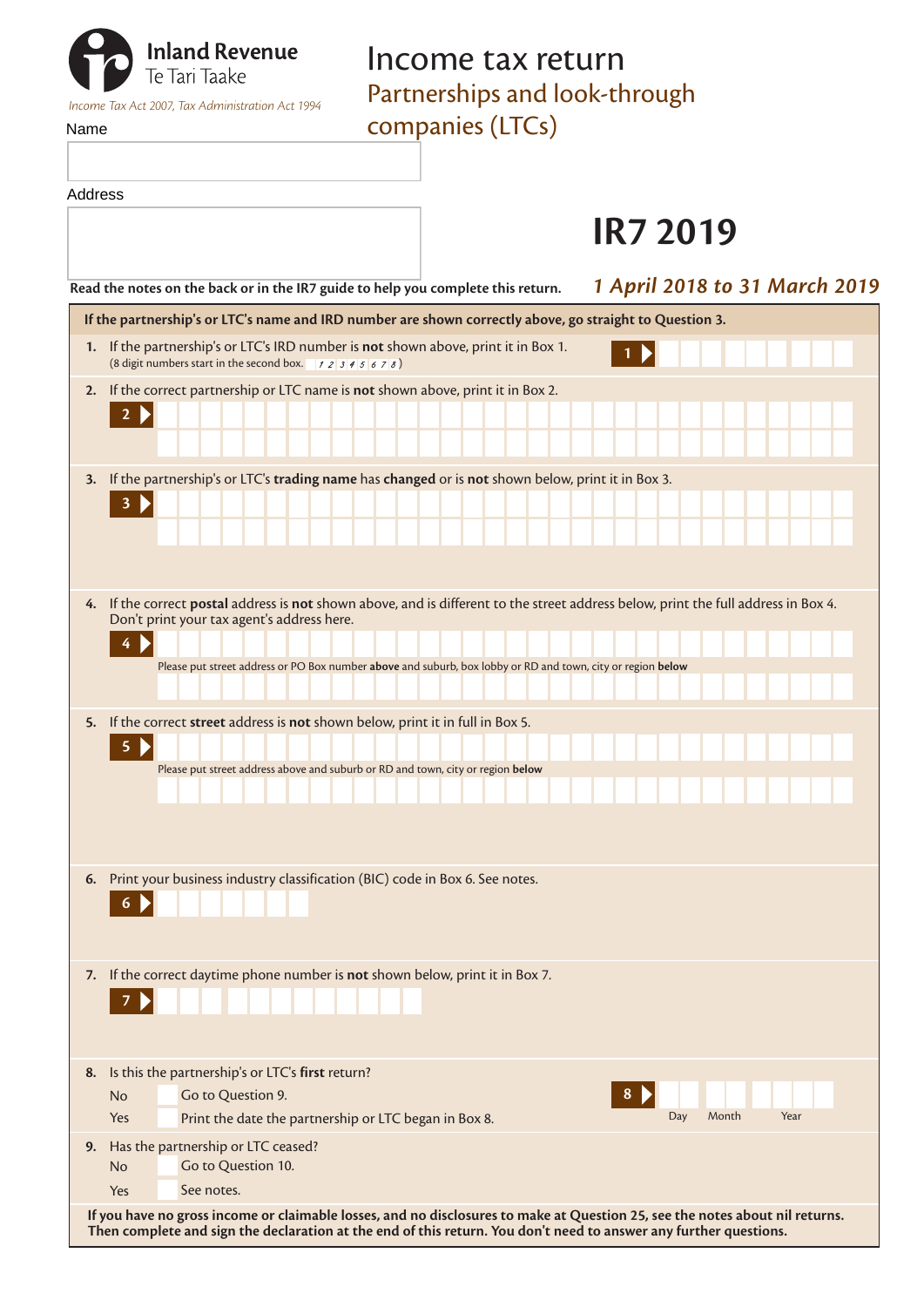# *Income*

| 10. | Did the partnership or LTC receive any schedular payments?                                                                                                                                                       |                                                                                                                                             |  |
|-----|------------------------------------------------------------------------------------------------------------------------------------------------------------------------------------------------------------------|---------------------------------------------------------------------------------------------------------------------------------------------|--|
|     | Go to Question 11.<br><b>No</b><br>Total tax deducted                                                                                                                                                            | Yes<br>See page 5 of the guide. Print the totals here.<br>Total gross schedular payments                                                    |  |
|     | \$<br>10A                                                                                                                                                                                                        | \$<br>10B                                                                                                                                   |  |
| 11. | Did the partnership or LTC have any New Zealand interest paid or credited to it?                                                                                                                                 |                                                                                                                                             |  |
|     | Go to Question 12.<br><b>No</b>                                                                                                                                                                                  | Yes<br>See pages 5 to 7 of the guide. Print the totals here.<br>Keep any certificates.                                                      |  |
|     | <b>Total RWT</b><br>\$<br>11A I                                                                                                                                                                                  | Total gross interest - if a loss, put a minus sign in the last box<br>11B<br>S                                                              |  |
| 12. | Did the partnership or LTC have any New Zealand dividends paid or credited to it, or did the partnership or LTC receive<br>shares instead of dividends? Include any dividends from partnerships, LTCs or trusts. |                                                                                                                                             |  |
|     | Go to Question 13.<br>No.                                                                                                                                                                                        | Yes<br>See pages 7 and 8 of the guide. Print the totals here.<br>Keep any statements.                                                       |  |
|     | Total dividend imputation credits<br>S<br>12                                                                                                                                                                     |                                                                                                                                             |  |
|     | <b>Total dividend RWT credits</b><br>\$<br>12A                                                                                                                                                                   | Total gross dividends<br>\$<br>12B                                                                                                          |  |
| 13. | Did the partnership or LTC receive any taxable distributions from a Māori authority?                                                                                                                             |                                                                                                                                             |  |
|     | <b>No</b><br>Go to Question 14.                                                                                                                                                                                  | Yes<br>See pages 8 and 9 of the guide. Print the totals here.<br>Keep your Māori authority distribution statements.                         |  |
|     | Total Māori authority credits<br>\$<br>13A                                                                                                                                                                       | Total Māori authority distribution<br>\$<br>13B                                                                                             |  |
|     |                                                                                                                                                                                                                  |                                                                                                                                             |  |
| 14. | at Questions 11, 12, 13, 16, 18, 19.)                                                                                                                                                                            | Did the partnership or LTC receive any income from another partnership? (Exclude any income/losses received you have included               |  |
|     | <b>No</b><br>Go to Question 15.<br>Total partnership tax credits                                                                                                                                                 | See page 10 of the guide. Print the totals here.<br>Yes<br>Total partnership income - if a loss, put a minus sign in the last box           |  |
|     | S<br>14A                                                                                                                                                                                                         | Ş<br>14B                                                                                                                                    |  |
|     | 16, 18, 19.                                                                                                                                                                                                      | 15. Did the LTC receive any income from another LTC? (Exclude any income/loss received that you've included at Questions 11, 12, 13,        |  |
|     | Go to Question 16.<br>No.<br>Total LTC tax credits                                                                                                                                                               | Yes<br>See pages 10 to 13 of the guide. Print the totals here.                                                                              |  |
|     | S<br>15A                                                                                                                                                                                                         |                                                                                                                                             |  |
|     |                                                                                                                                                                                                                  | Total active LTC income - if a loss, put a minus sign in the last box                                                                       |  |
|     | \$<br>15B<br>Non-allowable deductions this year                                                                                                                                                                  |                                                                                                                                             |  |
|     | \$<br>15C                                                                                                                                                                                                        |                                                                                                                                             |  |
|     | Prior years' non-allowable deductions claimed this year<br>\$<br>15D                                                                                                                                             |                                                                                                                                             |  |
|     |                                                                                                                                                                                                                  | Adjusted LTC income - if a loss, put a minus sign in the last box.                                                                          |  |
|     | Either add Boxes 15B and 15C, or subtract Box 15D from 15B.<br>Print your answer in Box 15E.                                                                                                                     | \$<br>15E                                                                                                                                   |  |
| 16. | Did the partnership or LTC receive any income from overseas?                                                                                                                                                     |                                                                                                                                             |  |
|     | <b>No</b><br>Go to Question 17.<br>Total overseas tax paid                                                                                                                                                       | Yes<br>See pages 13 to 16 of the guide. Print the totals here.<br>Total overseas income - if a loss, put a minus sign in the last box       |  |
|     | Ş<br>16A                                                                                                                                                                                                         | \$<br>16B                                                                                                                                   |  |
| 17. | Did the partnership or LTC receive income from business activities?                                                                                                                                              |                                                                                                                                             |  |
|     | <b>No</b><br>Go to Question 18.                                                                                                                                                                                  | See page 16 of the guide. Print the total here.<br>Yes<br>Net income from business activities - if a loss, put a minus sign in the last box |  |
|     |                                                                                                                                                                                                                  | \$<br>17В                                                                                                                                   |  |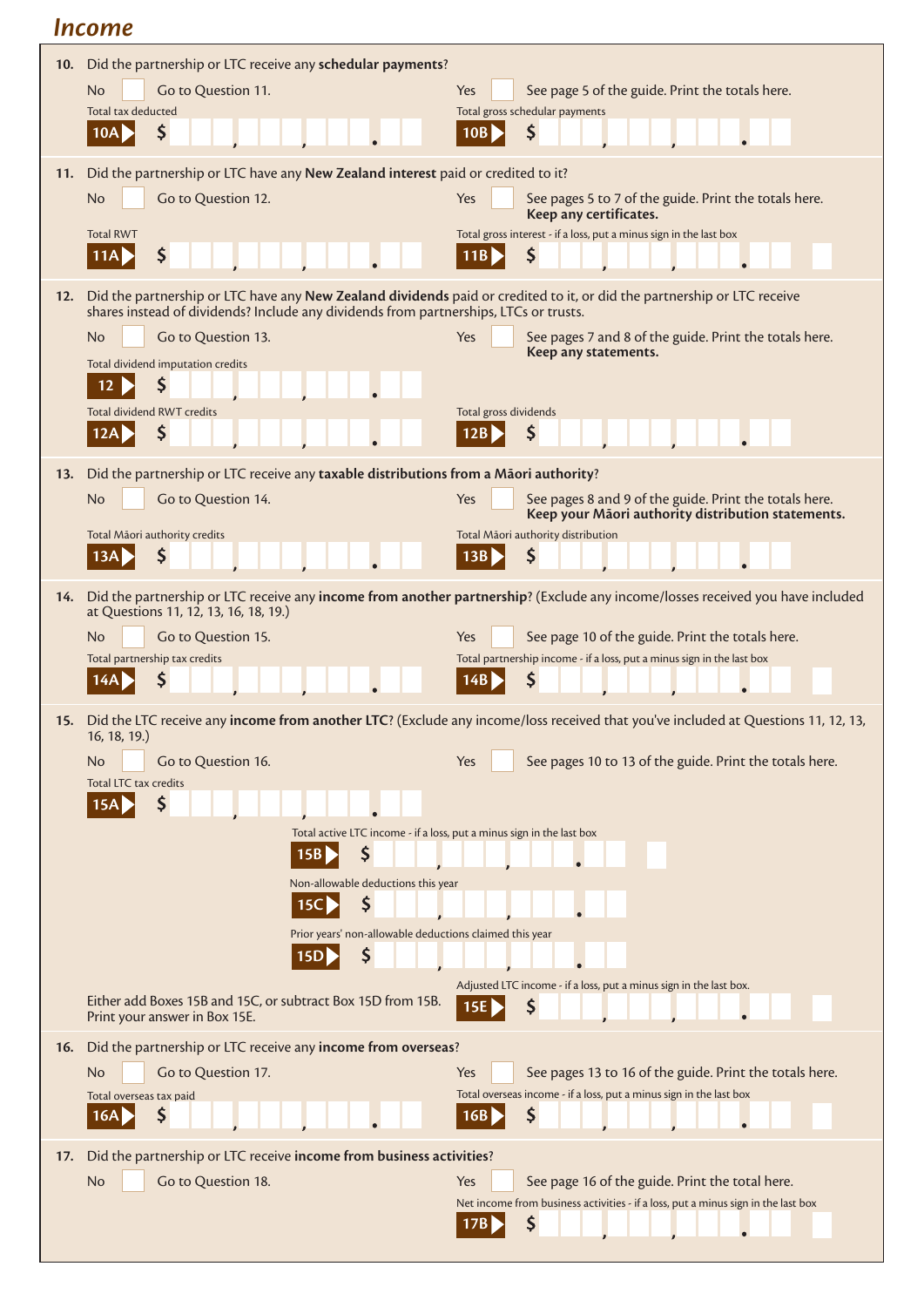| 18. Did the partnership or LTC receive income from rental activities?                                                                                                                                                                                          |                                                                                                                                     |                                   |                                                                                                                                 |  |  |  |
|----------------------------------------------------------------------------------------------------------------------------------------------------------------------------------------------------------------------------------------------------------------|-------------------------------------------------------------------------------------------------------------------------------------|-----------------------------------|---------------------------------------------------------------------------------------------------------------------------------|--|--|--|
|                                                                                                                                                                                                                                                                | <b>No</b><br>Go to Question 19.                                                                                                     | Yes                               | See page 17 of the guide. Print the total here.                                                                                 |  |  |  |
|                                                                                                                                                                                                                                                                |                                                                                                                                     | 18B                               | Net income from rental activities - if a loss, put a minus sign in the last box<br>\$                                           |  |  |  |
|                                                                                                                                                                                                                                                                |                                                                                                                                     |                                   |                                                                                                                                 |  |  |  |
| 19.                                                                                                                                                                                                                                                            | already included elsewhere in your return.                                                                                          |                                   | Did the partnership or LTC receive any other income? This includes any income from taxable property sales/disposals not         |  |  |  |
|                                                                                                                                                                                                                                                                | Go to Question 20.<br><b>No</b>                                                                                                     | Yes                               | See pages 17 to 20 of the guide. Print the total here.                                                                          |  |  |  |
|                                                                                                                                                                                                                                                                | Name of payer                                                                                                                       | 19B                               | Total other income - if a loss, put a minus sign in the last box<br>\$                                                          |  |  |  |
|                                                                                                                                                                                                                                                                | Type of income                                                                                                                      |                                   | Residental land withholding tax (RLWT) credit. Refer to the RLWT update on page 4                                               |  |  |  |
|                                                                                                                                                                                                                                                                |                                                                                                                                     | 19C                               | S                                                                                                                               |  |  |  |
|                                                                                                                                                                                                                                                                | 20. Total income/loss                                                                                                               |                                   |                                                                                                                                 |  |  |  |
|                                                                                                                                                                                                                                                                | Add Boxes 10B to 14B, 15E and 16B to 19B. Print the total in Box 20.                                                                |                                   | Total income - if a loss, put a minus sign in the last box                                                                      |  |  |  |
|                                                                                                                                                                                                                                                                |                                                                                                                                     |                                   | \$                                                                                                                              |  |  |  |
|                                                                                                                                                                                                                                                                | 21. Can the partnership or LTC claim expenses?                                                                                      |                                   |                                                                                                                                 |  |  |  |
|                                                                                                                                                                                                                                                                | Go to Question 22.<br>No                                                                                                            | Yes                               | See page 21 of the guide. Print the total here.                                                                                 |  |  |  |
|                                                                                                                                                                                                                                                                |                                                                                                                                     | <b>Total expenses</b><br>21       | \$                                                                                                                              |  |  |  |
|                                                                                                                                                                                                                                                                |                                                                                                                                     |                                   |                                                                                                                                 |  |  |  |
|                                                                                                                                                                                                                                                                | 22. Total income/loss after expenses<br>Subtract the amount in Box 21 from the total income in Box 20. Print your answer in Box 22. |                                   |                                                                                                                                 |  |  |  |
|                                                                                                                                                                                                                                                                | This amount must be completely attributed to the partners or owner(s).                                                              |                                   | Total income after expenses - if a loss, put a minus sign in the last box                                                       |  |  |  |
|                                                                                                                                                                                                                                                                |                                                                                                                                     |                                   | \$                                                                                                                              |  |  |  |
|                                                                                                                                                                                                                                                                |                                                                                                                                     |                                   | 23. Did the partnership or LTC have any losses extinguished on transitioning from a qualifying company (QC) or loss attributing |  |  |  |
|                                                                                                                                                                                                                                                                | qualifying company (LAQC)?                                                                                                          |                                   |                                                                                                                                 |  |  |  |
|                                                                                                                                                                                                                                                                | No<br>Go to Question 24.                                                                                                            | Yes<br><b>Extinguished losses</b> | See pages 21 to 23 of the guide. Print the amounts here.                                                                        |  |  |  |
|                                                                                                                                                                                                                                                                |                                                                                                                                     |                                   | \$                                                                                                                              |  |  |  |
|                                                                                                                                                                                                                                                                | Prior years' deductions                                                                                                             | Deductions claimed this year      |                                                                                                                                 |  |  |  |
|                                                                                                                                                                                                                                                                | 23A<br>$\sqrt{5}$                                                                                                                   | 23B<br><b>C</b>                   |                                                                                                                                 |  |  |  |
|                                                                                                                                                                                                                                                                | <b>Attribution of income/loss</b>                                                                                                   |                                   |                                                                                                                                 |  |  |  |
|                                                                                                                                                                                                                                                                | See page 24 of the guide before attributing income/loss.                                                                            |                                   |                                                                                                                                 |  |  |  |
|                                                                                                                                                                                                                                                                | 24. Attribution of income/loss details attached are for (please tick one):                                                          |                                   |                                                                                                                                 |  |  |  |
|                                                                                                                                                                                                                                                                | a partnership (IR7P)                                                                                                                |                                   | a look-through company (IR7L)                                                                                                   |  |  |  |
|                                                                                                                                                                                                                                                                | Additional disclosure of foreign investments and BEPS legislation                                                                   |                                   |                                                                                                                                 |  |  |  |
|                                                                                                                                                                                                                                                                | please read page 48 of the guide. Tick "yes" if additional disclosure is required.                                                  |                                   | 25. If the partnership or LTC calculates CFC or FIF income under Question 16 or is required to provide BEPS information,        |  |  |  |
|                                                                                                                                                                                                                                                                | 25<br>No<br>Go to Question 26.                                                                                                      | Yes                               | Go to Question 26.                                                                                                              |  |  |  |
|                                                                                                                                                                                                                                                                |                                                                                                                                     |                                   |                                                                                                                                 |  |  |  |
|                                                                                                                                                                                                                                                                | <b>Declaration</b>                                                                                                                  |                                   |                                                                                                                                 |  |  |  |
|                                                                                                                                                                                                                                                                | 26. Read this declaration and sign the return.<br>This is a true and correct return for the year ended 31 March 2019.               |                                   |                                                                                                                                 |  |  |  |
|                                                                                                                                                                                                                                                                | Signature                                                                                                                           |                                   | There are penalties for not putting in a tax return                                                                             |  |  |  |
|                                                                                                                                                                                                                                                                |                                                                                                                                     |                                   | or putting in a false return.<br>Keep a copy of this return for your own records.                                               |  |  |  |
|                                                                                                                                                                                                                                                                | 27. What to do next                                                                                                                 | Date                              |                                                                                                                                 |  |  |  |
| Remember - the due date for posting us the return is 7 July 2019, read the notes for more information.                                                                                                                                                         |                                                                                                                                     |                                   |                                                                                                                                 |  |  |  |
| Attach all necessary papers to the top of this page and make sure the partnership's or LTC's name and IRD number are on all papers.<br>All partners and owners must include their share of the partnership or LTC income/loss in their individual tax returns. |                                                                                                                                     |                                   |                                                                                                                                 |  |  |  |
|                                                                                                                                                                                                                                                                | Post the return to us in the envelope supplied, or send to:                                                                         |                                   |                                                                                                                                 |  |  |  |
|                                                                                                                                                                                                                                                                | <b>RESET FORM</b><br>Inland Revenue, PO Box 39090, Wellington Mail Centre, Lower Hutt 5045.                                         |                                   |                                                                                                                                 |  |  |  |
|                                                                                                                                                                                                                                                                | <b>March 2019</b><br>28<br><b>OFFICE USE ONLY</b><br>Correspondence indicator<br><b>Accounts included</b><br><b>No</b><br>Yes       |                                   |                                                                                                                                 |  |  |  |

 $\mathscr{C}$